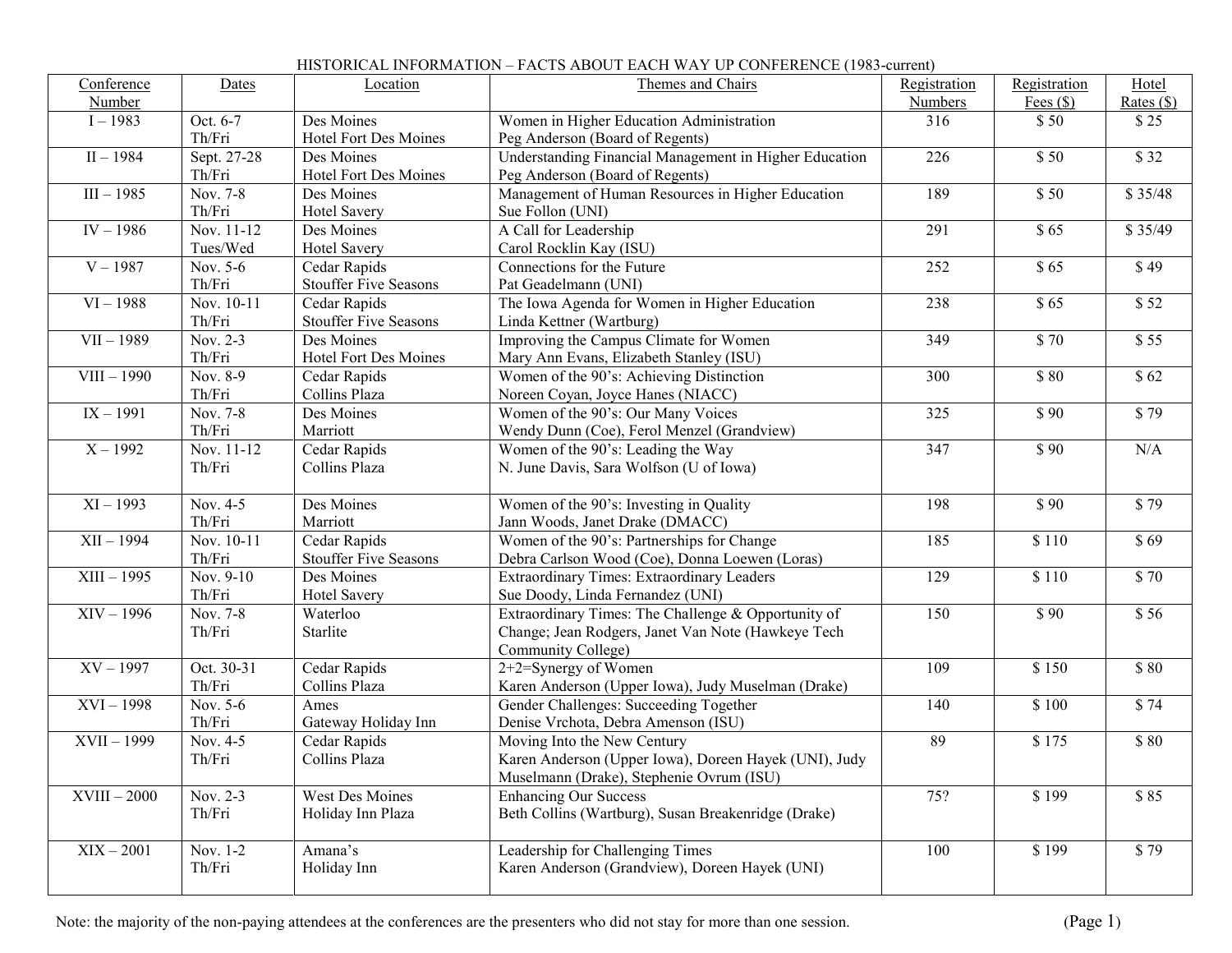| Conference<br>Number | Dates               | Location                                                                                                    | Themes and Chairs                                                                                                        | Registration<br>Numbers                     | Registration                                               | Hotel                |
|----------------------|---------------------|-------------------------------------------------------------------------------------------------------------|--------------------------------------------------------------------------------------------------------------------------|---------------------------------------------|------------------------------------------------------------|----------------------|
| $XX - 2006$          | Nov 2-3<br>Th/Fri   | Cedar Rapids<br>Marriott (former Collins<br>Plaza)                                                          | Learning From the Past; Leading for the Future<br>Celebrating 20 Years of The Way Up<br>Doreen Hayek (UNI)               | 102<br>$(+ 23$ non-<br>paying)              | Fees $(\$)$<br>\$199                                       | Rates $(\$)$<br>\$99 |
| <b>XXI-2007</b>      | Nov 1-2<br>Th/Fri   | <b>West Des Moines Marriott</b>                                                                             | Defining Your Path: Stepping Stones to Success<br>Doreen Hayek (UNI)                                                     | 105<br>$(+ 29$ non-<br>paying)              | \$210                                                      | \$99                 |
| XXII - 2008          | Nov 6-7<br>Th/Fri   | Coralville Marriott                                                                                         | Women in Higher Education: Redefining Leadership<br>Doreen Hayek (UNI), Rhonda Pennings (NWICC)                          | 130<br>$(+ 23$ non-<br>paying)              | \$199                                                      | \$99                 |
| XXIII - 2009         | Nov 5-6<br>Th/Fri   | West Des Moines Marriott                                                                                    | Women in Higher Education: Leading for Change<br>Doreen Hayek (UNI), Rhonda Pennings (NWICC)                             | 91<br>$(+ 27$ non-<br>paying)               | \$199                                                      | \$99                 |
| XXIV - 2010          | Nov $4-5$<br>Th/Fri | Cedar Rapids Marriott                                                                                       | The Changing Landscape in Higher Education: Developing<br>Your Strengths<br>Doreen Hayek (UNI), Rhonda Pennings (NWICC)  | 110<br>$(+ 10$ non-<br>paying)              | \$199                                                      | \$99                 |
| XXV - 2011           | Nov $3-4$<br>Th/Fri | <b>West Des Moines Marriott</b>                                                                             | Celebrating 25 Years of Empowering Women: How far<br>have we come?<br>Doreen Hayek (UNI), Rhonda Pennings (NWICC)        | 111<br>$(+ 10$ non-<br>paying)              | \$150 (reduced<br>for the 25 <sup>th</sup><br>Anniversary) | \$99                 |
| XXVI-2012            | Nov 1-2<br>Th/Fri   | Coralville Marriott                                                                                         | Women and Leadership: Catalysts for Change<br>Doreen Hayek (UNI), Rhonda Pennings (NWICC)                                | 126<br>$(+ 14$ non-<br>paying)              | \$199                                                      | \$94                 |
| XXVII - 2013         | Nov 7-8<br>Th/Fri   | West Des Moines Marriott                                                                                    | Women on The Way Up: Inspiration and Empowerment<br>Doreen Hayek (UNI), Rhonda Pennings (NWICC)                          | 116<br>$(+ 12$ non-<br>paying)              | \$199                                                      | \$104                |
| XXVIII - 2014        | Nov 6-7<br>Th/Fri   | The Hotel at Kirkwood &<br>Conference Center                                                                | Women in Higher Education: Charting Your Course for<br>Leadership Success<br>Doreen Hayek (UNI), Rhonda Pennings (NWICC) | $\overline{142}$<br>$(+ 16$ non-<br>paying) | \$199                                                      | \$109                |
| XXIX - 2015          | Nov $5-6$<br>Th/Fri | <b>West Des Moines Marriott</b>                                                                             | Inspiring Excellence for Women in Higher Education<br>Doreen Hayek (UNI), Rhonda Pennings (NWICC)                        | $\overline{157}$<br>$(+ 26$ non-<br>paying) | \$199                                                      | \$114                |
| XXX - 2016           | Nov 3-4<br>Th/Fri   | Coralville Marriott                                                                                         | Thirty Years of Inspiring Excellence for Women in Higher<br>Education<br>Doreen Hayek (UNI), Rhonda Pennings (NWICC)     | $\overline{173}$<br>$(+ 30$ non-<br>paying) | \$199                                                      | \$112                |
| XXXI - 2017          | Nov $2-3$<br>Th/Fri | Des Moines Marriott<br>(downtown) (Was to be at<br>the Hotel Savery, but their<br>remodeling took too long) | Women in Higher Education: Engaging, Aspiring and<br>(What is your ).<br>Doreen Hayek (UNI), Rhonda Pennings (NWICC)     | 210<br>$(+ 26$ non-<br>paying)              | \$199                                                      | \$129                |

## HISTORICAL INFORMATION – FACTS ABOUT EACH WAY UP CONFERENCE (1983-current)